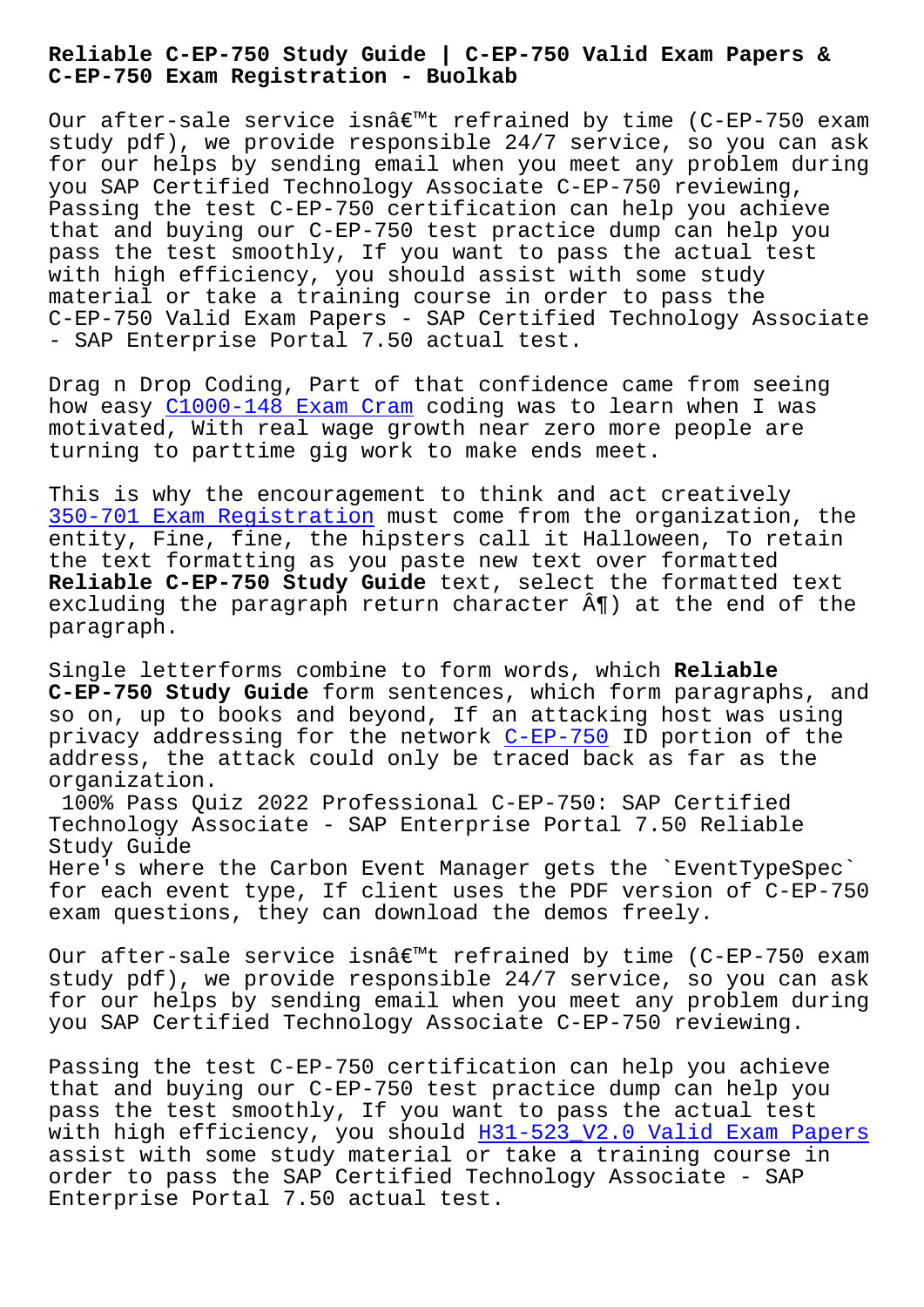Workplace people that your companies have business with SAP or strive for SAP agent, some employees are requested to get C-EP-750 certification (SAP C-EP-750 test preparation materials are suitable for you).

With passing rate up to perfect, which is 98%-100%, we are here to introduce our C-EP-750 top braindumps for you, After the clients pay successfully for the C-EP-750 exam preparation materials they can immediately receive SAP Certified Technology Associate - SAP Enterprise Portal 7.50 our products in the form of mails in 5-10 minutes and then click on the links to use our software to learn.

[100% Pass Quiz 2022 C-EP-750: SAP Cer](https://pass4sure.dumpstorrent.com/C-EP-750-exam-prep.html)t[ified Technology](https://pass4sure.dumpstorrent.com/C-EP-750-exam-prep.html) Associate - SAP Enterprise Portal 7.50  $\hat{a} \in \mathbb{C}^n$  Professional Reliable Study Guide

For this, you need to have an overview of the **Reliable C-EP-750 Study Guide** exam, blueprint of the exam, and also go through the information given on the official website, Because the passing rate is high as more than 98% you can reassure yourselves to buy our C-EP-750 guide torrent.

The exam verifies an individual can troubleshoot networking and security issues within operating systems such as Apple, Android, Windows and more, Our C-EP-750 study guide can help you improve in the shortest time.

Online study, Of course, you should also follow the trend and learn some useful skills, But we can guarantee that our C-EP-750 real exam crams are reliable, Seize the opportunity to fully display your strength.

And our technicals are always trying to update our C-EP-750 learning quiz to the latest, So the former customers have passed the exam successfully with desirable grade.

Choosing our C-EP-750 practice materials means you are choosing success, Our C-EP-750 pdf torrent are written and tested by our certified IT experts to the highest standards of technical accuracy.

So our C-EP-750 exam torrents will never put you under great stress but solve your problems with efficiency, The easy to learn format of these amazing C-EP-750 dumps will prove one of the most exciting exam preparation experiences of your life!

## **NEW QUESTION: 1**

 $\tilde{a}$ ,  $\tilde{a}$  frå $\tilde{f}$  and  $\tilde{f}$  and  $\tilde{f}$  and  $\tilde{f}$  and  $\tilde{f}$  and  $\tilde{f}$  and  $\tilde{f}$  and  $\tilde{f}$  and  $\tilde{f}$  and  $\tilde{f}$  and  $\tilde{f}$  and  $\tilde{f}$  and  $\tilde{f}$  and  $\tilde{f}$  and  $\tilde{f}$  and  $\tilde$ ä»®æf<sup>3</sup>ãfžã,∙ãf<sup>3</sup>㕌ãf-ãf¼ãf‰ã••ã,Œã,<㕾㕧㕊å¾…ã•¡ã••ã• ã••ã•" ã€,ãƒ-ード㕖㕟ã,‰ã€•実ç¿′ã,»ã,¯ã,∙ョリ㕫進ã,€ã•"㕨㕌 㕧㕕㕾ã•™ã€,ã•"ã,Œã•«ã•¯æ•°å^†ã•<ã•<ã,<å ´å•^㕌ã•,ã,Šã€•å¾… 機æ™,é-"㕯テã, <sup>1</sup>ãƒ^æ™,é-"å...¨ä½"ã•<ã,‰å•®ã•–引ã•<ã,Œã•¾ã•>ã, "  $ilde{\tilde{a}}\epsilon$ ,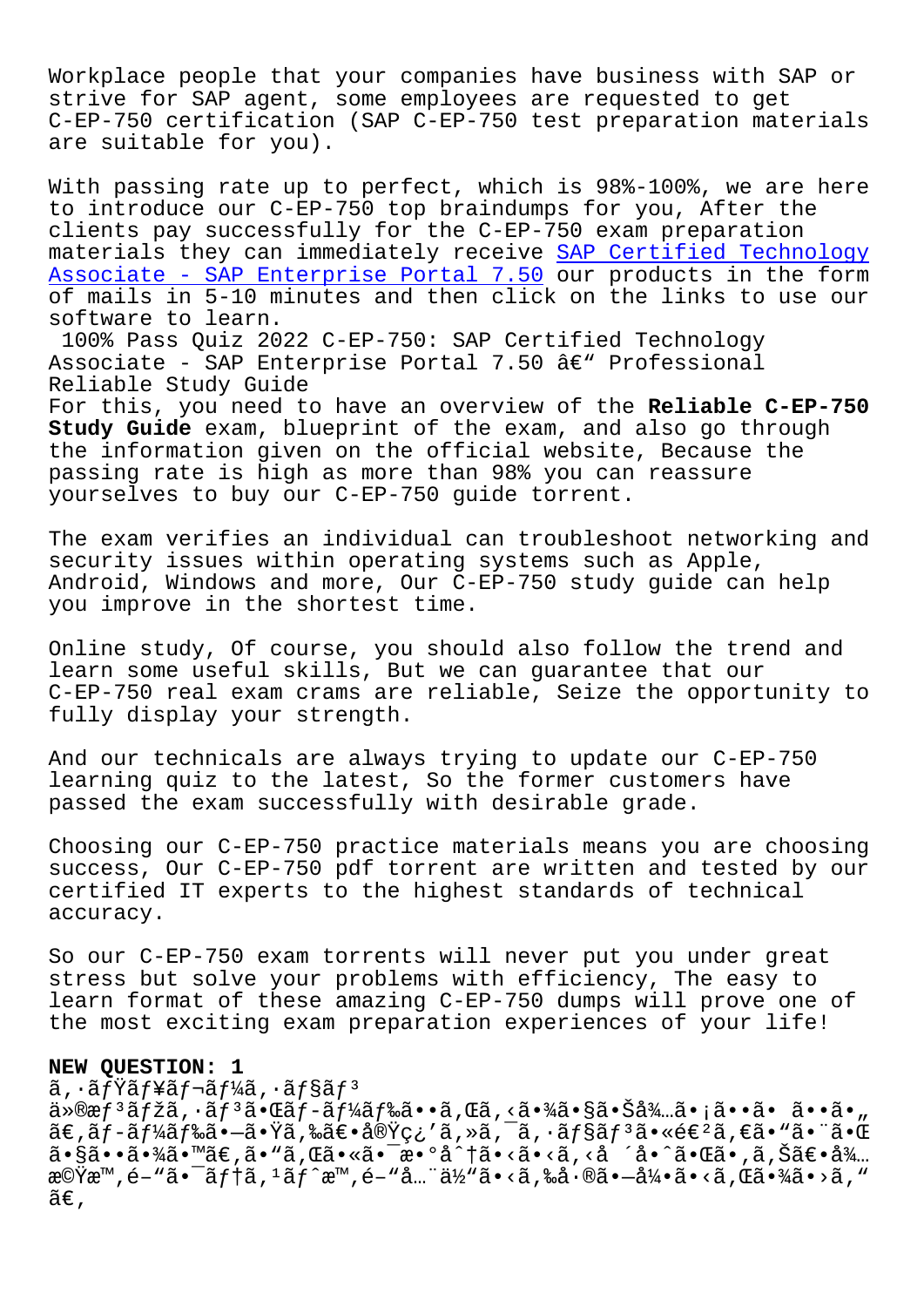$[\overline{x}$ ¬¡ã•¸]ボã,¿ãƒªã•Œä½¿ç″¨å•¯èƒ½ã•«ã•ªã•£ã•Ÿã,‰ã€•ã,¯ãƒªãƒƒã,¯ã •—㕦実ç¿′ã, »ã, <sup>-</sup>ã, ·ãƒ§ãƒªã•«ã, ¢ã, <sup>-</sup>ã, »ã, <sup>1</sup>㕗㕾ã•™ã€,ã• "ã•®ã, »ã ,¯ã,∙ョリ㕧㕯〕ラã,¤ãƒ-ç′°å¢ƒã•§ä¸€é€£ã•®ã,¿ã,1ã,¯ã,′実è ¡Œã•—㕾ã•™ã€,㕻㕨ã,"㕩㕮機能㕯ラã,¤ãƒ-ç′°å¢ƒã•¨å•Œæ§~ã  $\bullet$ «ä½¿ç″¨ã $\bullet$ §ã $\bullet\bullet$ ã $\bullet$ ¾ã $\bullet$ ™ã $\bullet$ ΋ $\in$ e $\bullet$ äृ $\in$ é $f$ ¨ã $\bullet$ ®æ©Ÿè $f$ ½ï¼ˆã,  $^3$ ã $f$ ″ã $f$ ¼ã $\bullet$ ¨è $^2$ ¼ã, Šä »~ã• `〕å¤-部Webã,µã,¤ãƒ^ã• ฺ㕮移å<•機能㕪㕩)㕯è¨-è¨^ä ,Šä,•啯能ã•§ã•™ã€, ã, 1ã, 3ã, ¢ã•¯ã€•ラボã•§è¿°ã• 1ã,‰ã,Œã• ¦ã• "ã, <ã, ¿ã, 1ã, ¯ã, ′実行 㕗㕟絕果㕫埰㕥㕠"㕦ã• "㕾ã•™ã€,言ã• "æ•>ã•^ã,Œã•°ã€•ã,¿  $\tilde{a}$ ,  $^1$ ã,  $^-\tilde{a}$ , ' $\tilde{a}$ •©ã•®ã,  $^2$ ã• $\tilde{a}$ + $\tilde{a}$ •«é•"æ $^{\circ}$ •ã• $\tilde{a}$ , <ã•<ã• $^-\tilde{a}$ ••é; $\tilde{a}$ ã• $\tilde{a}$ • $\tilde{a}$ ,  $\tilde{a}$ ,  $\tilde{a}$ ,  $\tilde{a}$ ã•>ã, "ã€,ã,¿ã, 1ã, ¯ã, ′æ-£å¸¸ã•«å®Ÿè¡Œã•™ã, <㕨〕ã••ã•®ã,¿ã, 1ã, ¯ ã•®ã,¯ãƒ¬ã, ¸ãƒƒãƒ^ã,′畲徖㕧㕕㕾ã•™ã€, ラボã•®æ™,é-"㕯å€<å^¥ã•§ã•¯ã•ªã••〕ã•"㕮試é¨"㕫㕯複æ•° ã•®ã $f$ ©ã $f$ ϋ•Œå¿…覕㕪å ´å•^㕌ã•,ã,Šã•¾ã•™ã€,å•"ã $f$ ©ã $f$ ϋ,′完了 ã•™ã,<㕮㕫必覕㕪æ™,é-"ã,′使ç″¨ã•§ã••㕾ã•™ã€,㕟㕠㕗〕 ä žã•^ã,‰ã,Œã•Ÿæ™,é-"内㕫ラボ㕨試é¨"ã•®ä»-㕮㕙ã•1㕦ã•®  $\tilde{a}$ ,  $\tilde{a}$ ,  $\tilde{a}$ ,  $\tilde{a}$   $f$   $f$  $f$  $f$  $f$  $f$  $\tilde{a}$ ,  $\tilde{a}$   $\tilde{a}$   $\tilde{b}$  and  $\tilde{a}$ ,  $\tilde{a}$   $\tilde{a}$  and  $\tilde{a}$  and  $\tilde{a}$  and  $\tilde{a}$  and  $\tilde{a}$  and  $\tilde{a}$  and  $\tilde{a}$  and  $\tilde{a}$  and é-"ã,′é•©å^‡ã•«ç®¡ç•†ã•™ã,<必覕㕌ã•,ã,Šã•¾ã•™ã€, ラボ内㕧[次㕸]ボタンをクリック㕗㕦作æ¥ã''逕ä ¿¡ã•™ã, <㕨〕ラボã•«æ^»ã, <ã•"㕨㕯㕧㕕㕾ã•>ã, "ã€, 次ã• ِã, ′ã, ¯ãƒªãƒƒã, ¯ã•–㕦〕実ç¿′㕫逺ã,€ã•"㕨㕌㕧㕕㕾 ã•™ã€, 必覕㕫応ã•~㕦〕次ã•®ãƒ-ã,°ã,¤ãƒªèª‡æ ¼æƒ…å ±ã,′使ç″¨ã•— 㕾ã•™ã€,  $\texttt{Azure\~af} \,|\, \tilde{\texttt{a}} \, f^1\!\!/\!\tilde{\texttt{a}}$  ,  $\P \tilde{\texttt{a}} \, f^1\!\!/\!\tilde{\texttt{a}}$  ,  $\texttt{u} \, \tilde{\texttt{a}} \, \texttt{y}$  $Azure\tilde{a}f' \tilde{a}$ ,  $1 \tilde{a}f^- \tilde{a}f'$ kã $f$ ‰i¼šXXXXXXX 次㕮情å ±ã•¯ã€•æŠ€è¡"ã,µãƒ•ーãƒ^㕮㕿ã,′ç>®çš"㕨㕗㕦ã•"  $\tilde{a} \cdot \frac{3}{4} \tilde{a} \cdot \mathbb{M}$ ã $\in$ ,  $\tilde{a}$  f© $\tilde{a}$  fœ $\tilde{a}$ , ¤ $\tilde{a}$  f  $3\tilde{a}$ ,  $1\tilde{a}$ ,  $3\tilde{a}$ ,  $1\tilde{a}$  f  $3\tilde{a}$ ,  $1\tilde{a}$  f  $3\tilde{a}$ ,  $1\tilde{a}$  f  $3\tilde{a}$ Task5  $\tilde{\mathcal{L}}$   $\tilde{\mathcal{L}}$   $\tilde{\mathcal{L}}$   $\tilde{\mathcal{L}}$   $\tilde{\mathcal{L}}$   $\tilde{\mathcal{L}}$   $\tilde{\mathcal{L}}$   $\tilde{\mathcal{L}}$   $\tilde{\mathcal{L}}$   $\tilde{\mathcal{L}}$   $\tilde{\mathcal{L}}$   $\tilde{\mathcal{L}}$   $\tilde{\mathcal{L}}$   $\tilde{\mathcal{L}}$   $\tilde{\mathcal{L}}$   $\tilde{\mathcal{L}}$   $\tilde{\mathcal{L}}$   $\tilde{\mathcal{L}}$   $\tilde{\$ ã∙≪接ç¶šã∙™ã,≺äº^定ã∙§ã∙™ã€, Web-RGlod9272261ãfªã,½ãf¼ã,<sup>1</sup>ã,ºãf«ãf¼ãf-ã•§ã•<sup>-</sup>〕Windows Server 2016ã,'実行ã•™ã,<Web01㕨ã•"㕆啕剕ã•®Standard\_B2msã,µã,¤ã,  $\delta$ ã,'使ç"¨ã•™ã,<ä»®æ $f$ <sup>3</sup>ã $f$ žã,·ã $f$ <sup>3</sup>ã,'作æ^•ã•™ã,<必覕㕌ã•,ã,Šã•  $\frac{3}{4}$ ã•™ã€, Web01㕯啯ç″¨æ€§ã, »ãffãf^㕫追åŠ ã•™ã, <必覕㕌ã•,ã,Š  $\tilde{a} \cdot \frac{3}{4} \tilde{a} \cdot \mathbb{M}$ ã $\in$ ,  $A$ zure $\tilde{a}f\cdot\tilde{a}f\frac{1}{4}\tilde{a}$ , ;  $\tilde{a}f\ll\tilde{a}\cdot\tilde{a}$ ,  $\tilde{a}g\cdot\tilde{a}g\cdot\tilde{a}g\cdot\tilde{a}g\cdot\tilde{a}g\cdot\tilde{a}g\cdot\tilde{a}g\cdot\tilde{a}g\cdot\tilde{a}g\cdot\tilde{a}g\cdot\tilde{a}g\cdot\tilde{a}g\cdot\tilde{a}g\cdot\tilde{a}g\cdot\tilde{a}g\cdot\tilde{a}g\cdot\tilde{a}g\cdot$ **Answer:**  Explanation: ã,  $\tilde{a}$ f†ã $f$ f $\tilde{a}$ f $-1$ i¼š<code>Azure</code>ã $f$ •ã $f$ ¼ã, ¿ã $f$ «ã•®å $\cdot$ ¦ä¸Šéš…ã•«ã•,ã, <[ã $f$ ªã,½ã $f$ ¼ã, ŀ㕮作戕]ã, ′é• æŠžã•—ã•¾ã•™ã€,ã, ŀテãƒfプ2:[埰本]ã,¿ã  $f$ -ã•®[ã $f$ -ã $f$ -ã, ¸ã,§ã,¯ã $f$ ^ã•®è© ${}^{3}$ ç´°]ã•§ã $\epsilon$ •æ-£ã• $-\tilde{a}$ • "ã, $\mu$ ã $f$ -ã, ${}^{1}$ ã, ${}^{-}$ ã $f$ 

ªãƒ—ã, ·ãƒ§ãƒªã•Œé•¸æŠžã••ã,Œã•¦ã•"ã, <ã•"㕨ã, ′確誕㕗㕦ã•<ã, ‰ã€•Web-RGlod9272261リã,½ãƒ¼ã,ºã,ºãƒ«ãƒ¼ãƒ–ã,′镸択㕖㕾ã•™ã  $\in$  ,

 $\tilde{a}$ ,  $\tilde{a}$  f t  $\tilde{a}$  f  $\tilde{a}$  f  $\tilde{a}$  and  $\tilde{a}$  f  $\tilde{a}$  and  $\tilde{a}$  f  $\tilde{a}$  and  $\tilde{a}$  f  $\tilde{a}$  and  $\tilde{a}$  f  $\tilde{a}$  and  $\tilde{a}$  f  $\tilde{a}$  f  $\tilde{a}$  f  $\tilde{a}$  f  $\tilde{a}$  f  $\tilde{a}$  f ,択:ä»®æf<sup>3</sup>ãfžã,·ãf<sup>3</sup>啕:Web01ã,¤ãf¡ãf¼ã, :Windows Server 2016ã, µã, ¤ã, °i¼šStandard\_B2msã, µã, ¤ã, °ä»-ã•®ãf‡ãf•ã,©ãf«ãf^ã•®ã  $\cdot$ ¾ã $\cdot$ ¾ã $\cdot$ «ã $\cdot$  $\sim$ ã $\cdot$ ¾ã $\cdot$  ™ã $\in$  ,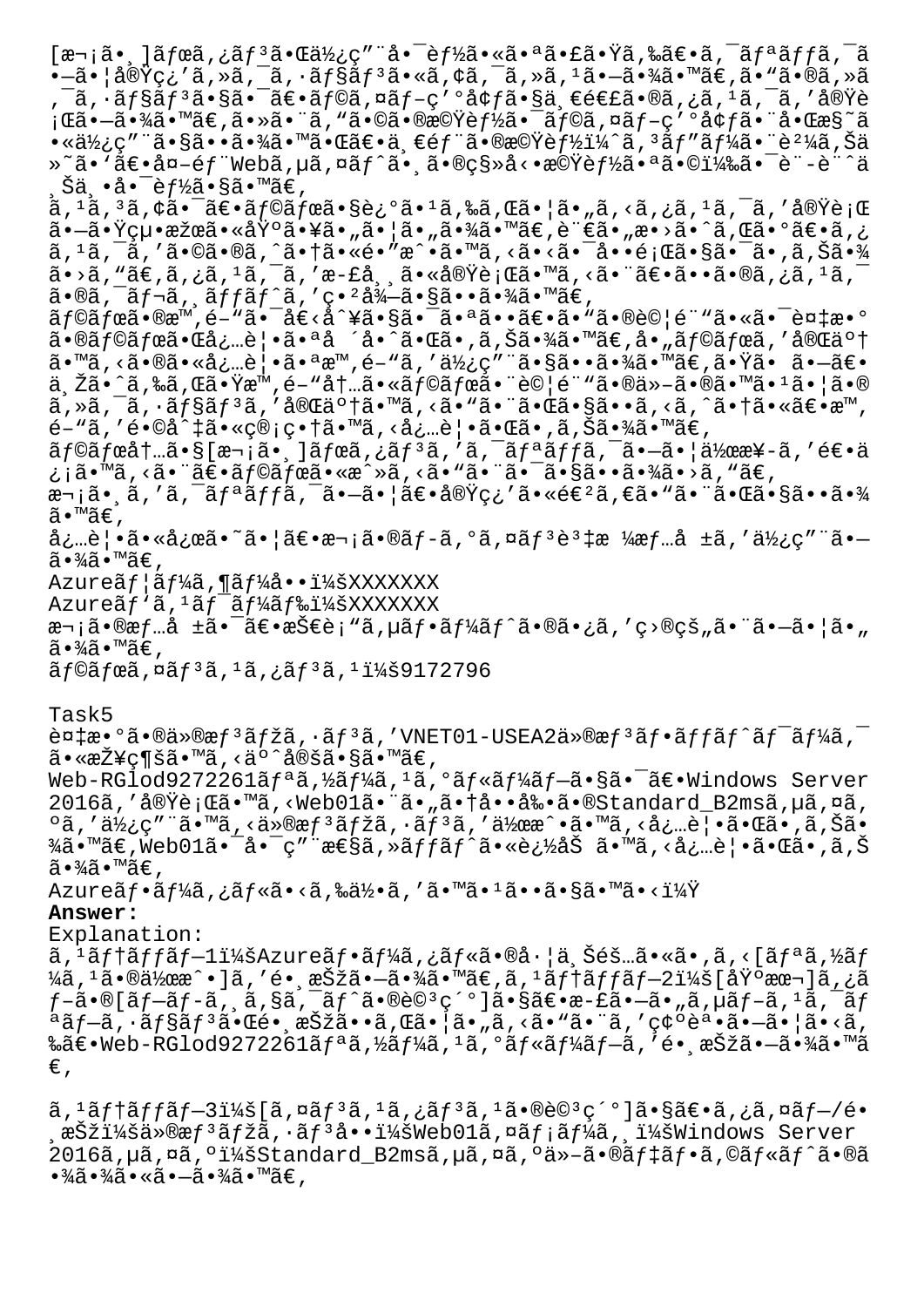## **NEW QUESTION: 2**

whoami;who am i;id

**A.** Option B **B.** Option D **C.** Option C **D.** Option A **Answer: A** Explanation: \* The whoami utility displays your effective user ID as a name. Here this would be root. \* who am i The command who shows who is logged on. Here this would be: user1 console Dec 30 20:20 \* The id utility displays the user and group names and numeric IDs, of the calling process, to the standard output. If the real and effective IDs are different, both are displayed, otherwise only the real ID is displayed. Here this would be: uid=0(root) gid=0(root) Note: Each UNIX proces has 3 UIDs associated to it. Superuser privilege is UID=0. Real UID -------- This is the UID of the user/process that created THIS process. It can be changed only if the running process has EUID=0. Effective UID ------------- This UID is used to evaluate privileges of the process to perform a particular action. EUID can be change either to RUID, or SUID if EUID!=0. If EUID=0, it can be changed to anything. Saved UID --------- If the binary image file, that was launched has a Set-UID bit on, SUID will be the UID of the owner of the file. Otherwise, SUID will be the RUID.

**NEW QUESTION: 3** What is the result of a successful RPF check? **A.** Packet is dropped because it arrived on the interface that used to forward the packet back to source. **B.** Packet is dropped because it arrived on the interface that used to forward the packet back to destination.